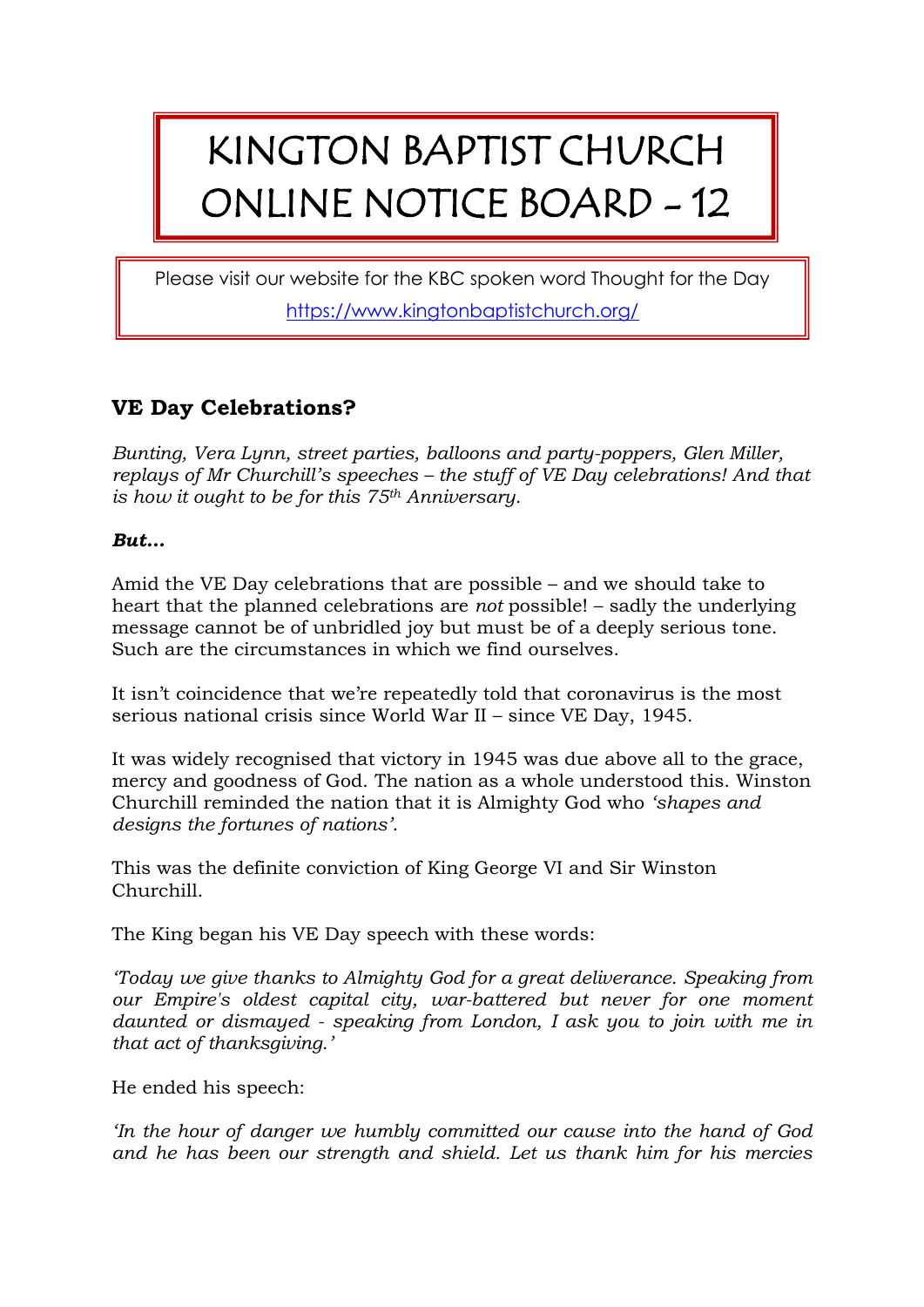*and in this hour of victory commit ourselves and our new task to the guidance of that same strong hand.'*

Winston Churchill concluded his VE Day speech to the House of Commons with these words:

*'I recollect well at the end of the last war, more than a quarter of a century ago, that the House, when it heard the long list of the surrender terms, the armistice terms, which had been imposed upon the Germans, did not feel inclined for debate or business, but desired to offer thanks to Almighty God, to the Great Power which seems to shape and design the fortunes of nations and the destiny of man; and I therefore beg, Sir, with your permission to move:*

*That this House do now attend at the Church of St. Margaret, Westminster, to give humble and reverent thanks to Almighty God for our deliverance from the threat of German domination. This is the identical Motion which was moved in former times.'*

We have to face the truth that as a nation we have turned our backs on the One who mercifully preserved our liberties and freedoms. Shamefully we have abused our freedoms, using them as an opportunity for the ungodliness that now mars our national life.

Scripture repeatedly warns nations that abuse with impunity the grace and mercy of God – nations that show no inclination to repent, that are blind to their wrongdoing – expose themselves to divine judgement. For our own nation it is true that *'God gave them what they asked for, but he sent a plague along with it'.* (Psalm 106.15) What the world considers prosperity may turn out to be divine judgement. This is what St Paul explains:

*God shows his anger from heaven against all sinful, wicked people who push the truth away from themselves. For the truth about God is known instinctively. God has put this knowledge in our hearts. From the time the world was created, people have seen the earth and sky and all that God made. They can clearly see his invisible qualities––his eternal power and divine nature. So they have no excuse whatsoever for not knowing God. … God let them go ahead and do whatever shameful things their hearts desired. As a result, they did vile and degrading things with each other's bodies. … When they refused to acknowledge God, he abandoned them to their evil minds and let them do things that should never be done. Their lives became full of every kind of wickedness, sin, greed, hate, envy, murder, fighting, deception, malicious behaviour, and gossip. They are backstabbers, haters of God, insolent, proud, and boastful. They are forever inventing new ways of sinning and are disobedient to their parents. They refuse to understand, break their promises, and are heartless and unforgiving.* (Romans 1.19-32)

Divine judgement is unpredictable in the way it affects nations. What is certain is that Divine judgement is inevitable and unavoidable when nations rebel against God. God shows great patience. But ungodliness draws down